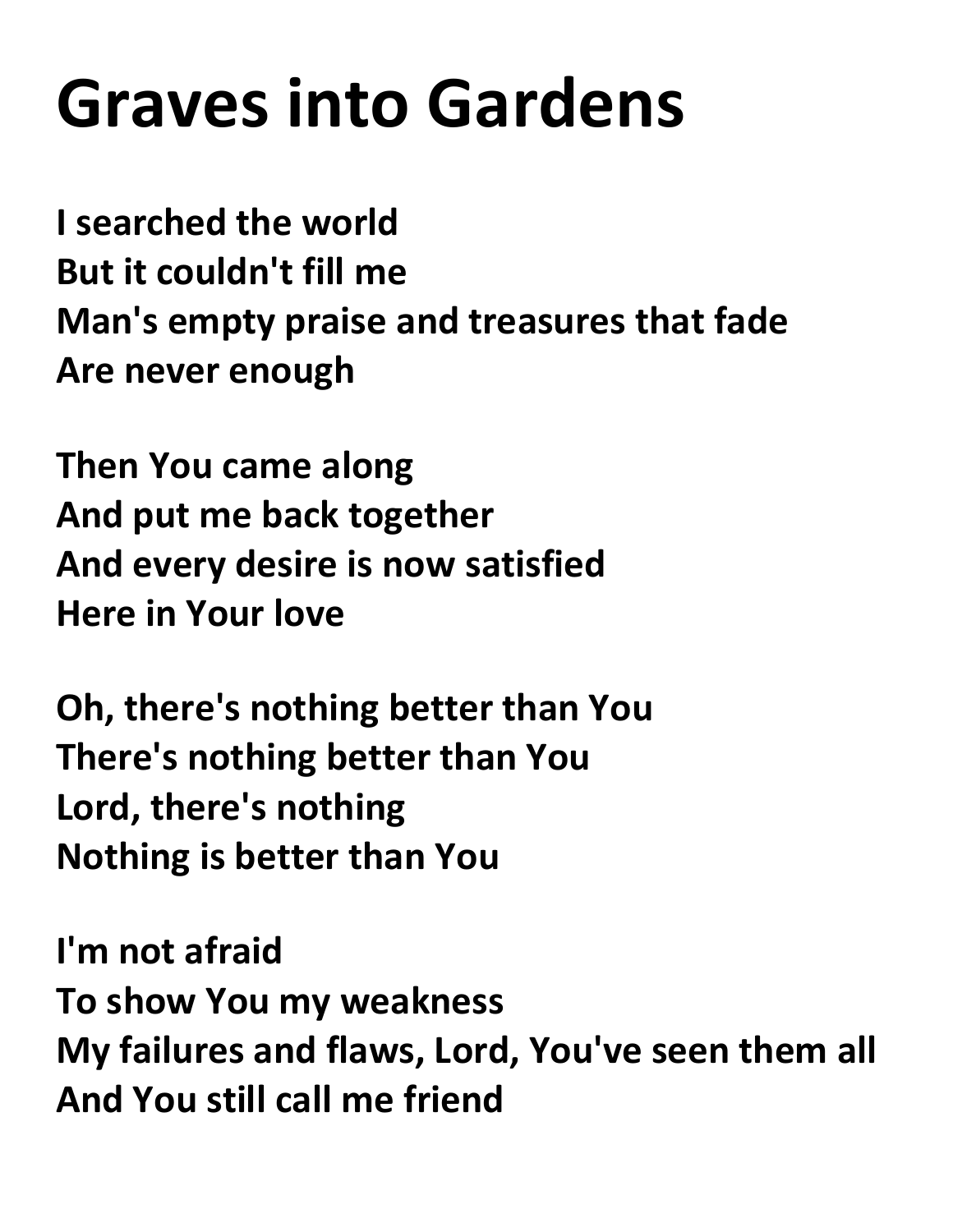'Cause the God of the mountain Is the God of the valley There's not a place Your mercy and grace Won't find me again

Oh, there's nothing better than You There's nothing better than You Lord, there's nothing Nothing is better than You

Oh, there's nothing better than You Oh, there's nothing better than You Lord, there's nothing Nothing is better than You

You turn mourning to dancing You give beauty for ashes You turn shame into glory You're the only one who can

You turn mourning to dancing You give beauty for ashes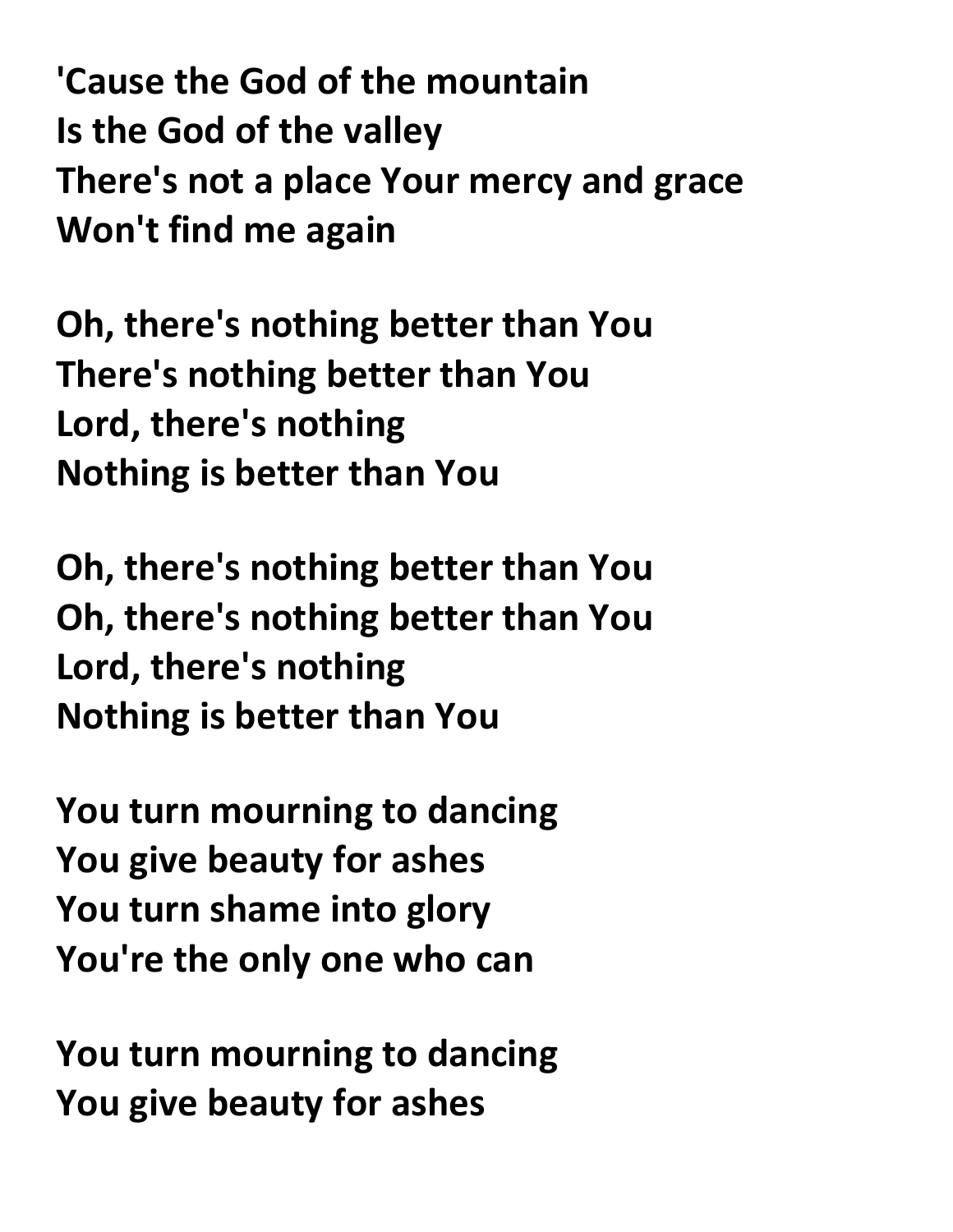You turn shame into glory You're the only one who can

You turn graves into garden You turn bones into armies You turn seas into highways You're the only one who can You're the only one who can

Oh, there's nothing better than You Oh, there's nothing better than You Lord, there's nothing Nothing is better than You

Oh, there's nothing better than You Oh, there's nothing better than You Lord, there's nothing Nothing is better than You

You turn graves into gardens You turn bones into armies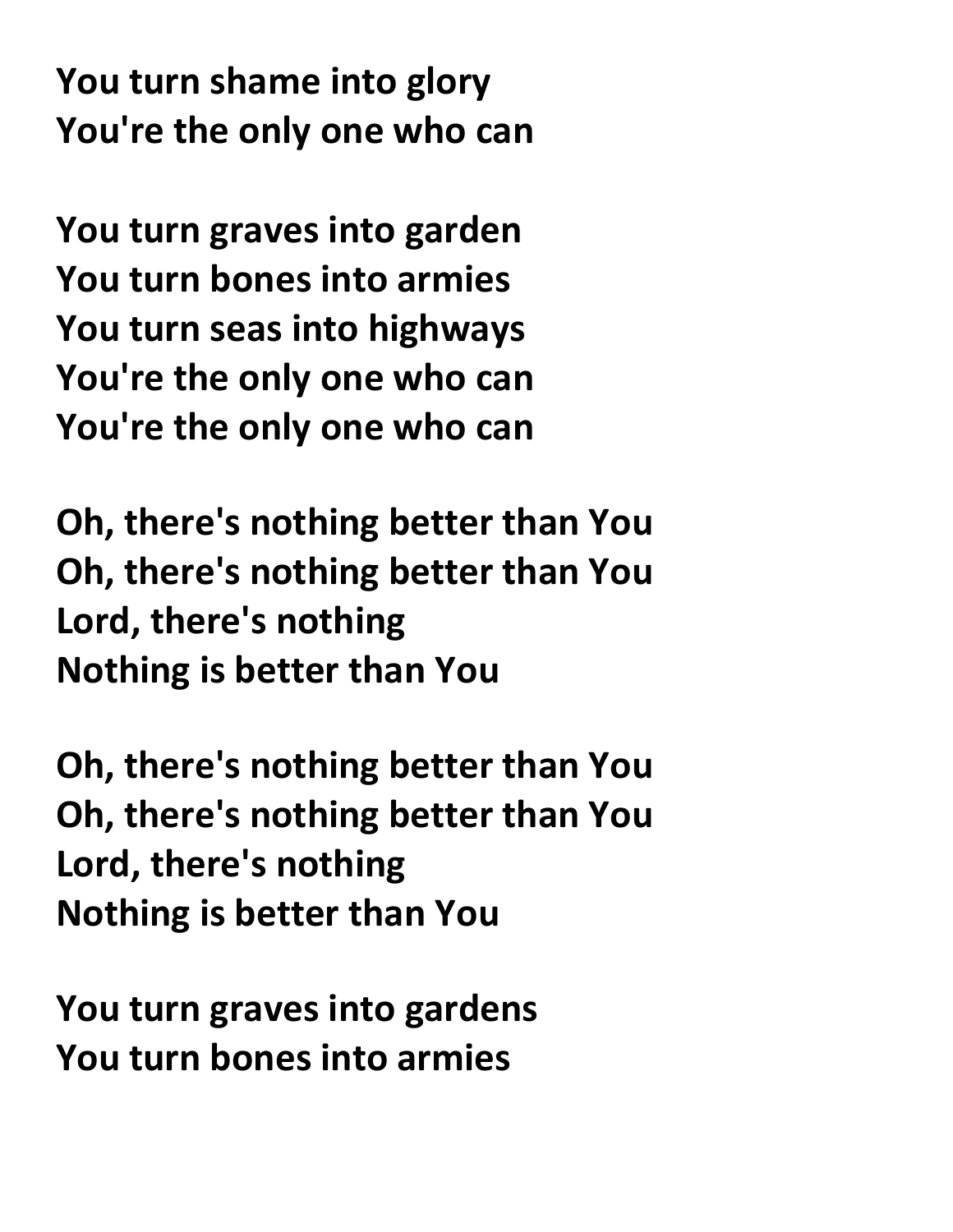You turn seas into highways You're the only one who can

You turn graves into gardens You turn bones into armies You turn seas into highways You're the only one who can You're the only one who can You're the only one who can

### Another in the Fire

There's a grace when the heart is under fire Another way when the walls are closing in And when I look at the space between Where I used to be and this reckoning I know I will never be alone

There was another in the fire Standing next to me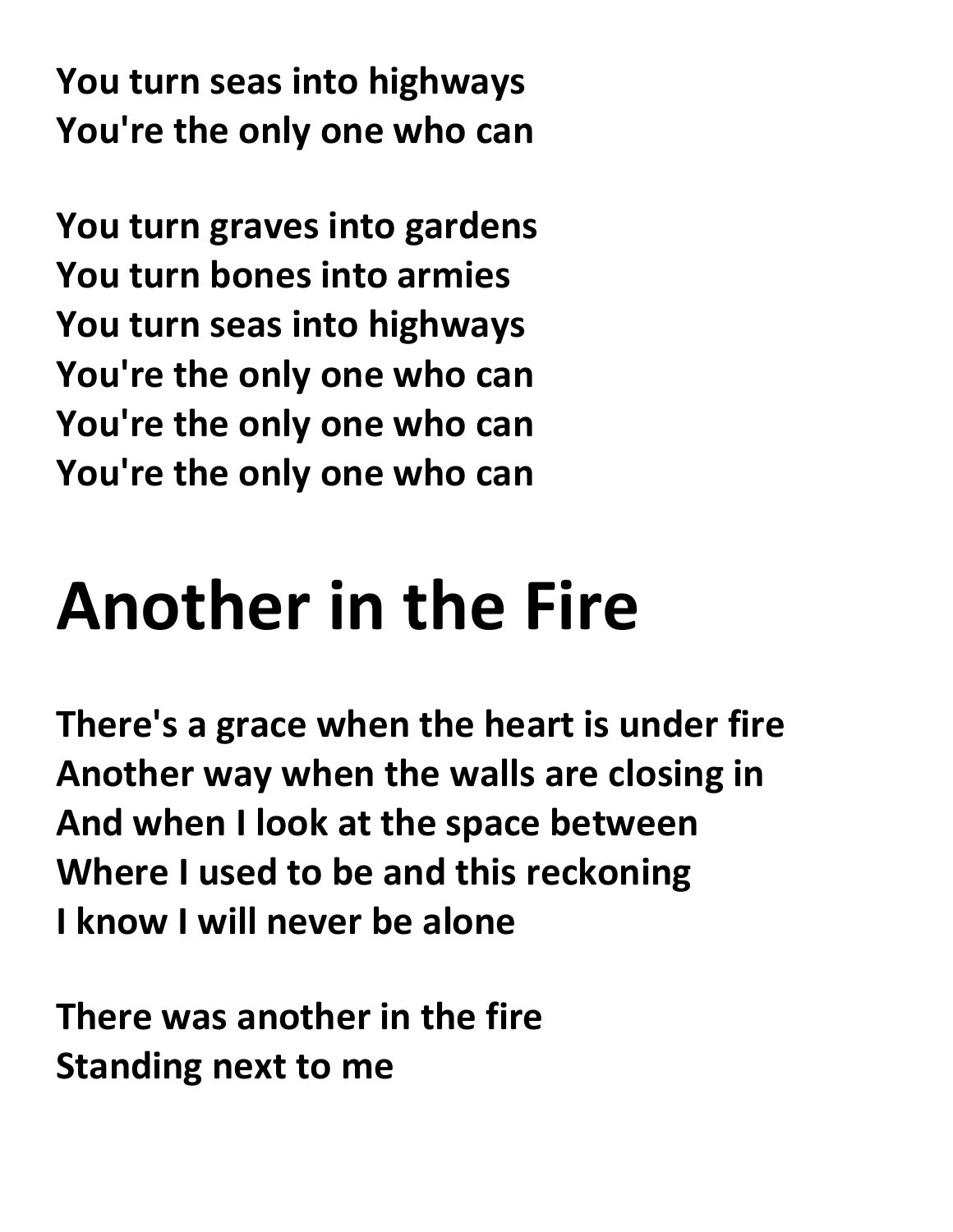There was another in the waters Holding back the seas

And should I ever need reminding Of how I've been set free There is a cross that bears the burden Where another died for me There is another in the fire

All my debt left for dead beneath the waters I'm no longer a slave to my sin anymore And should I fall in the space between What remains of me and this reckoning

Either way I won't bow To the things of this world And I know I will never be alone

There is another in the fire Standing next to me There is another in the waters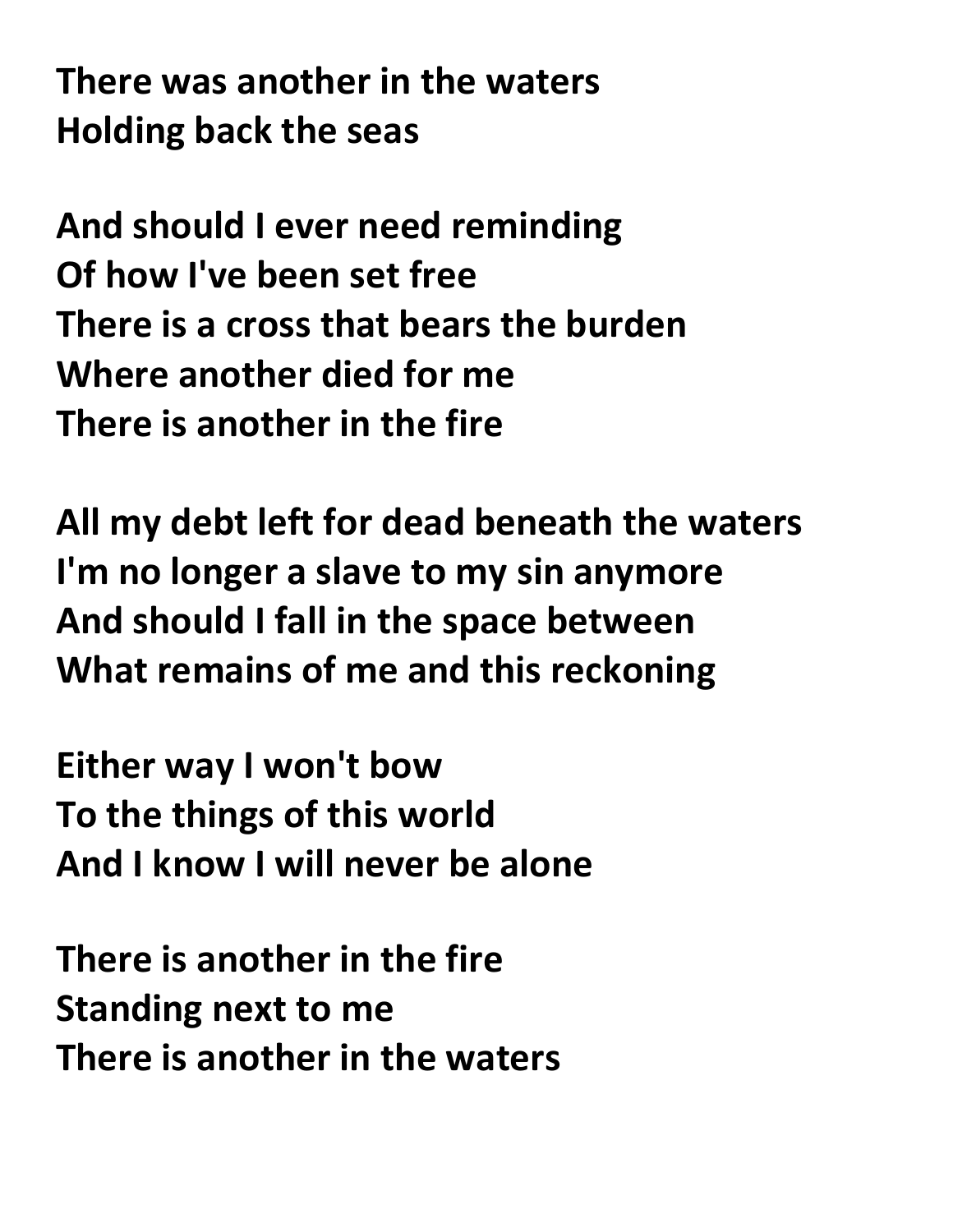#### Holding back the seas

And should I ever need reminding What power set me free There is a grave that holds no body And now that power lives in me

There is another in the fire, Oh-oh There is another in the fire, Oh-oh There is another in the fire, Woah-oh There is another in the fire, Oh-oh

I can see the light in the darkness As the darkness bows to Him I can hear the roar in the heavens As the space between wears thin

I can feel the ground shake beneath us As the prison walls cave in Nothing stands between us Nothing stands between us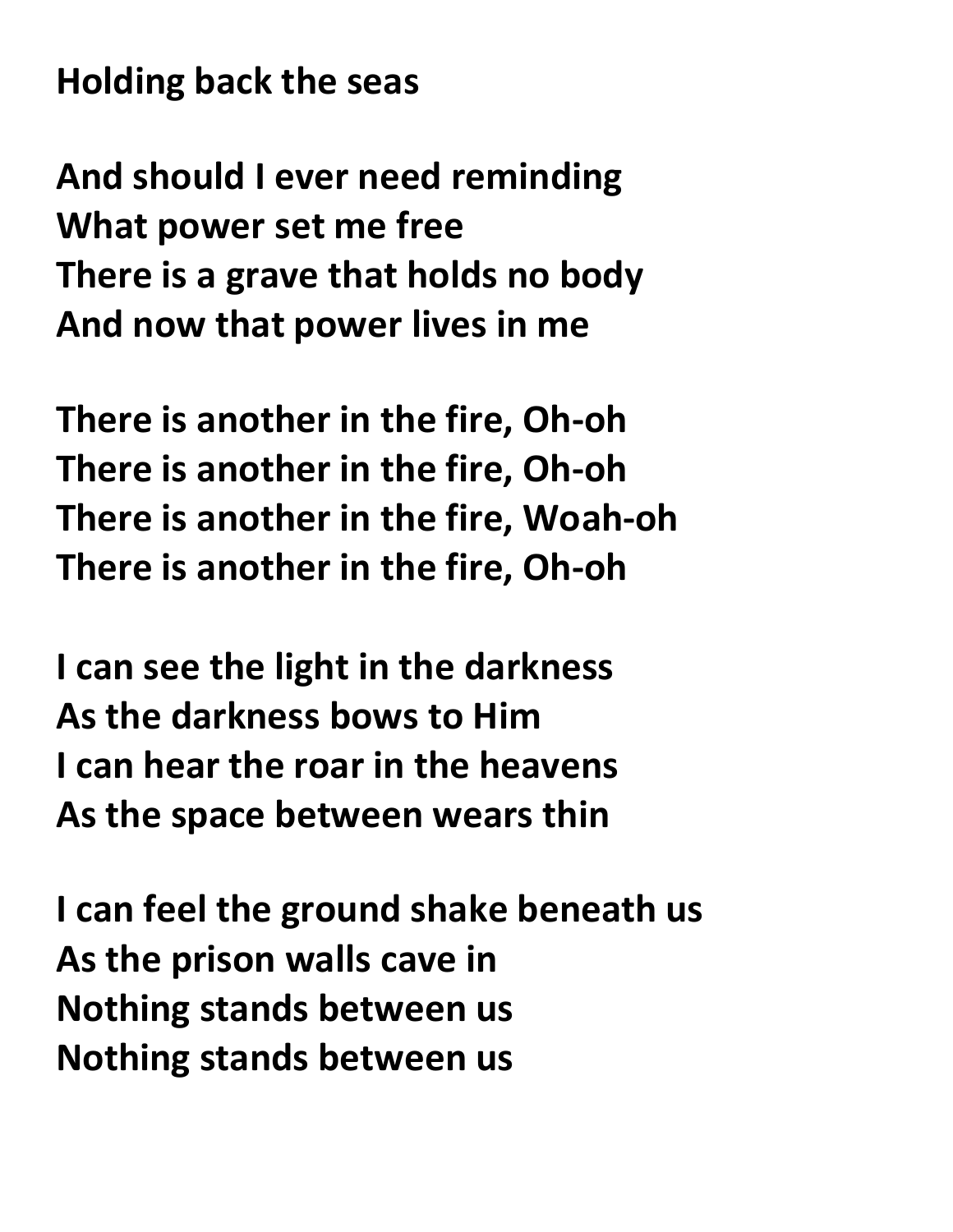There is no other name But the name that is Jesus He who was and still is And will be through it all

So come what may in the space between All the things unseen And this reckoning And I know I will never be alone And I know I will never be alone

There'll be another in the fire Standing next to me There'll be another in the waters Holding back the seas

And should I ever need reminding How good You've been to me I'll count the joy come every battle 'Cause I know that's where You'll be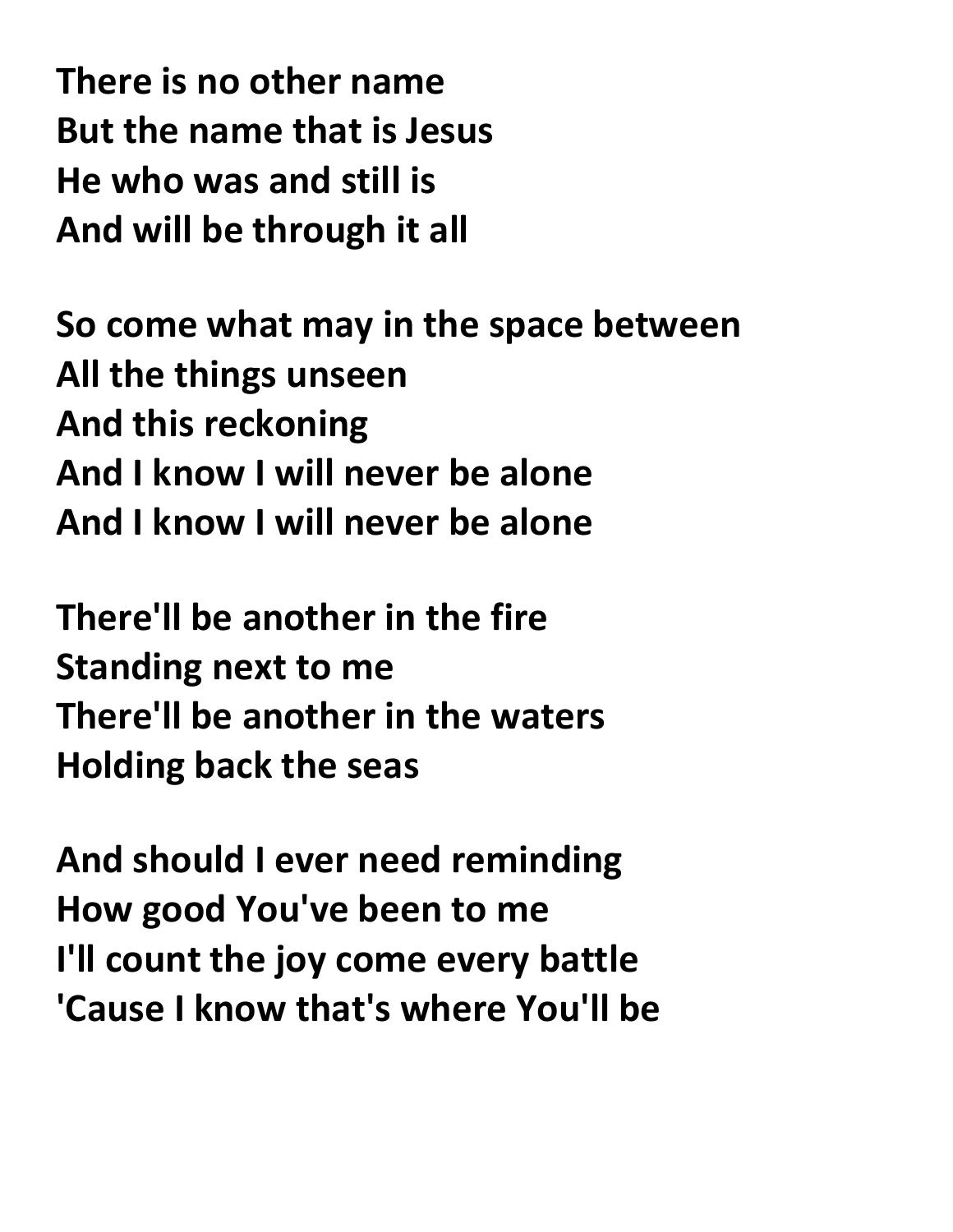And I can see the light in the darkness As the darkness bows to Him I can hear the roar in the heavens As the space between wears thin

I can feel the ground shake beneath us As the prison walls cave in Nothing stands between us Nothing stands between us

There'll be another in the fire Standing next to me There'll be another in the waters Holding back the seas And should I ever need reminding How good You've been to me I'll count the joy come every battle 'Cause I know that's where You'll be

I'll count the joy come every battle 'Cause I know that's where You'll be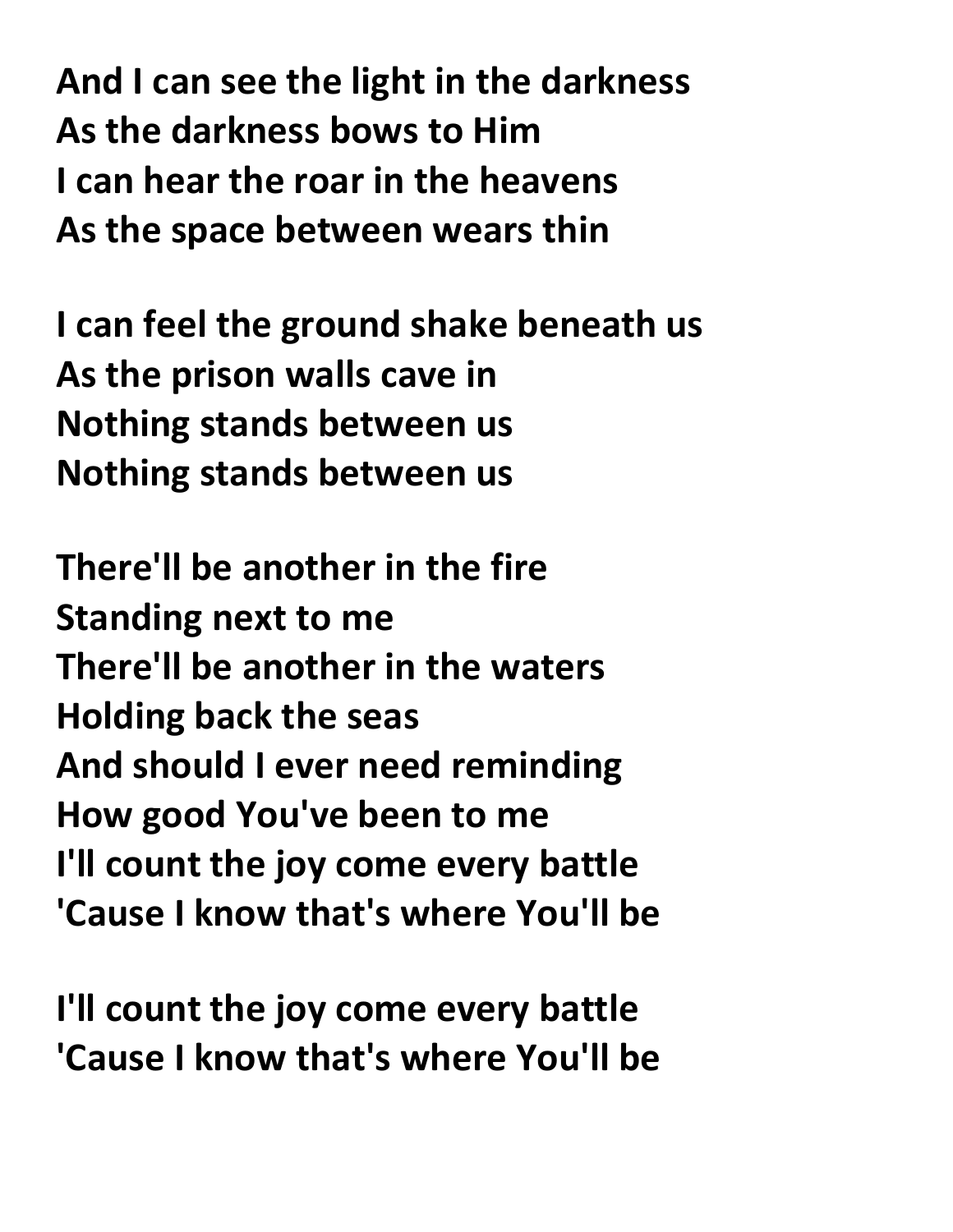I'll count the joy come every battle 'Cause I know that's where You'll be I'll count the joy come every battle 'Cause I know that's where You'll be I'll count the joy come every battle 'Cause I know that's where You'll be

# Glorious Day

I was buried beneath my shame Who could carry that kind of weight? It was my tomb 'Til I met You

I was breathing, but not alive All my failures I tried to hide It was my tomb 'Til I met You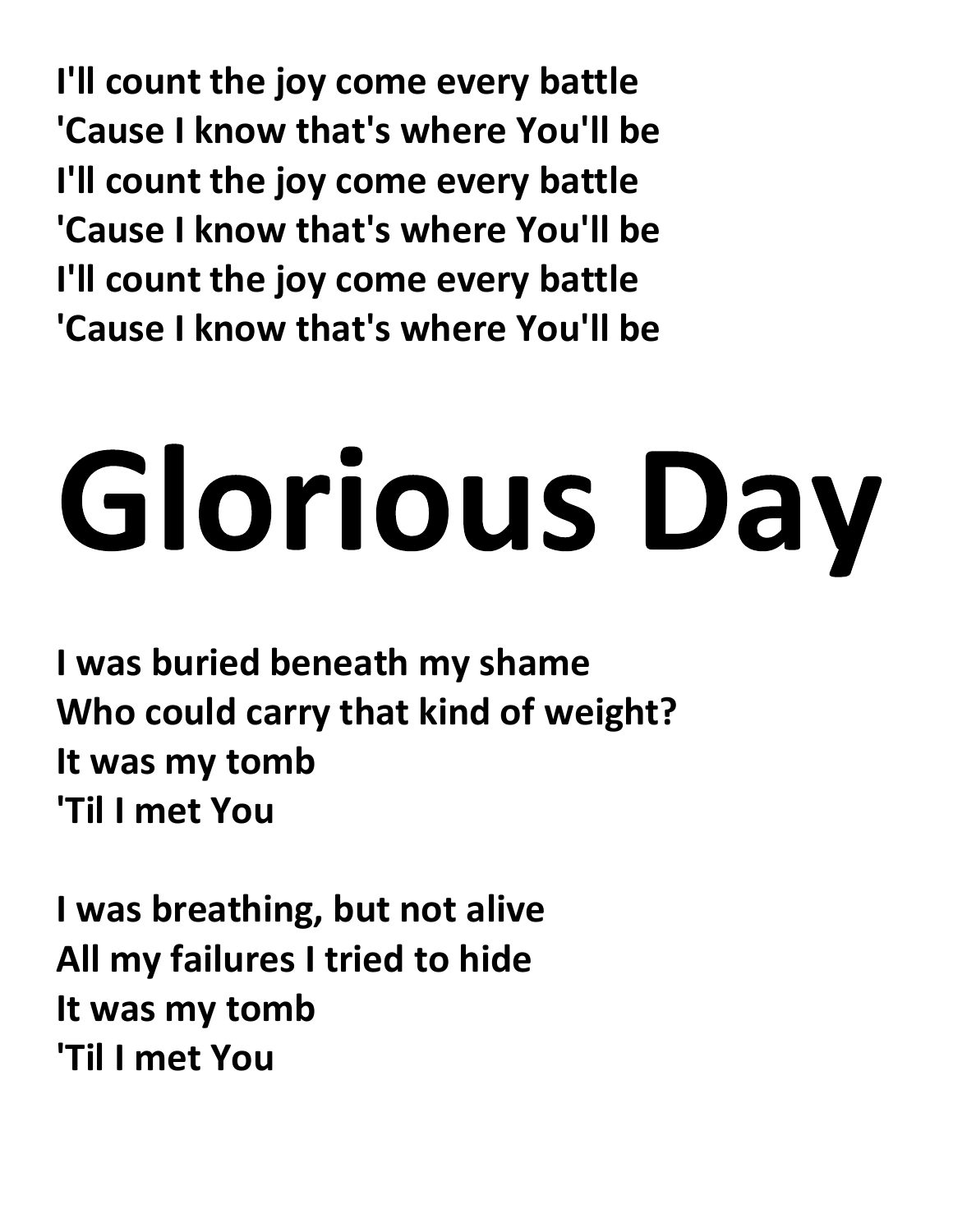You called my name Then I ran out of that grave Out of the darkness Into Your glorious day

You called my name And I ran out of that grave Out of the darkness Into Your glorious day

Now Your mercy has saved my soul Now Your freedom is all that I know The old made new Jesus, when I met You, whoa, what a day

When you called my name And I ran out of that grave Out of the darkness Into Your glorious day

You called my name Then I ran out of that grave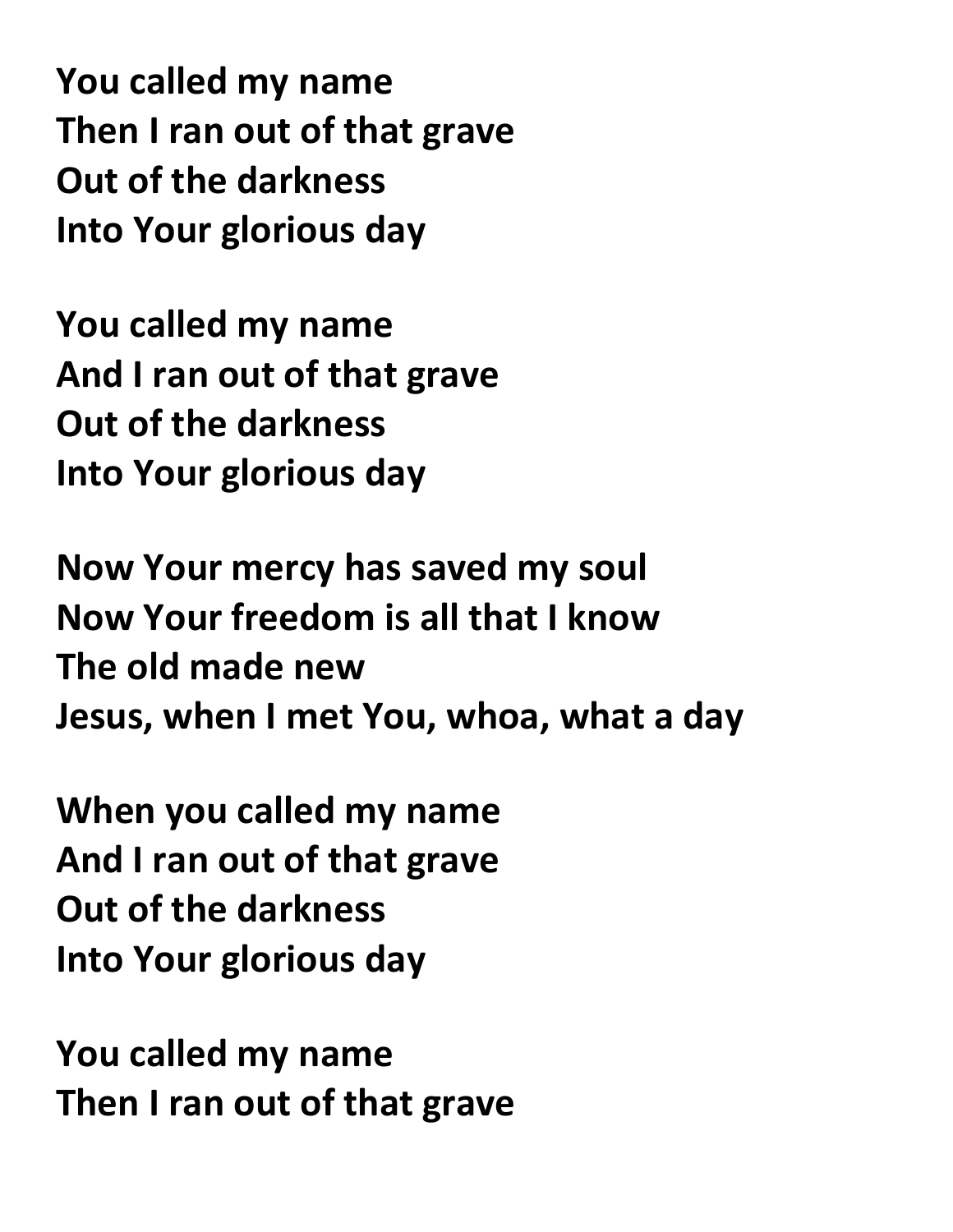Out of the darkness Into Your glorious day

I needed rescue My sin was heavy But chains break at the weight of Your glory

I needed shelter I was an orphan But You call me a citizen of Heaven

When I was broken You were my healing Now Your love is the air that I'm breathing

I have a future My eyes are open 'Cause when you called my name

I ran out of that grave Out of the darkness Into Your glorious day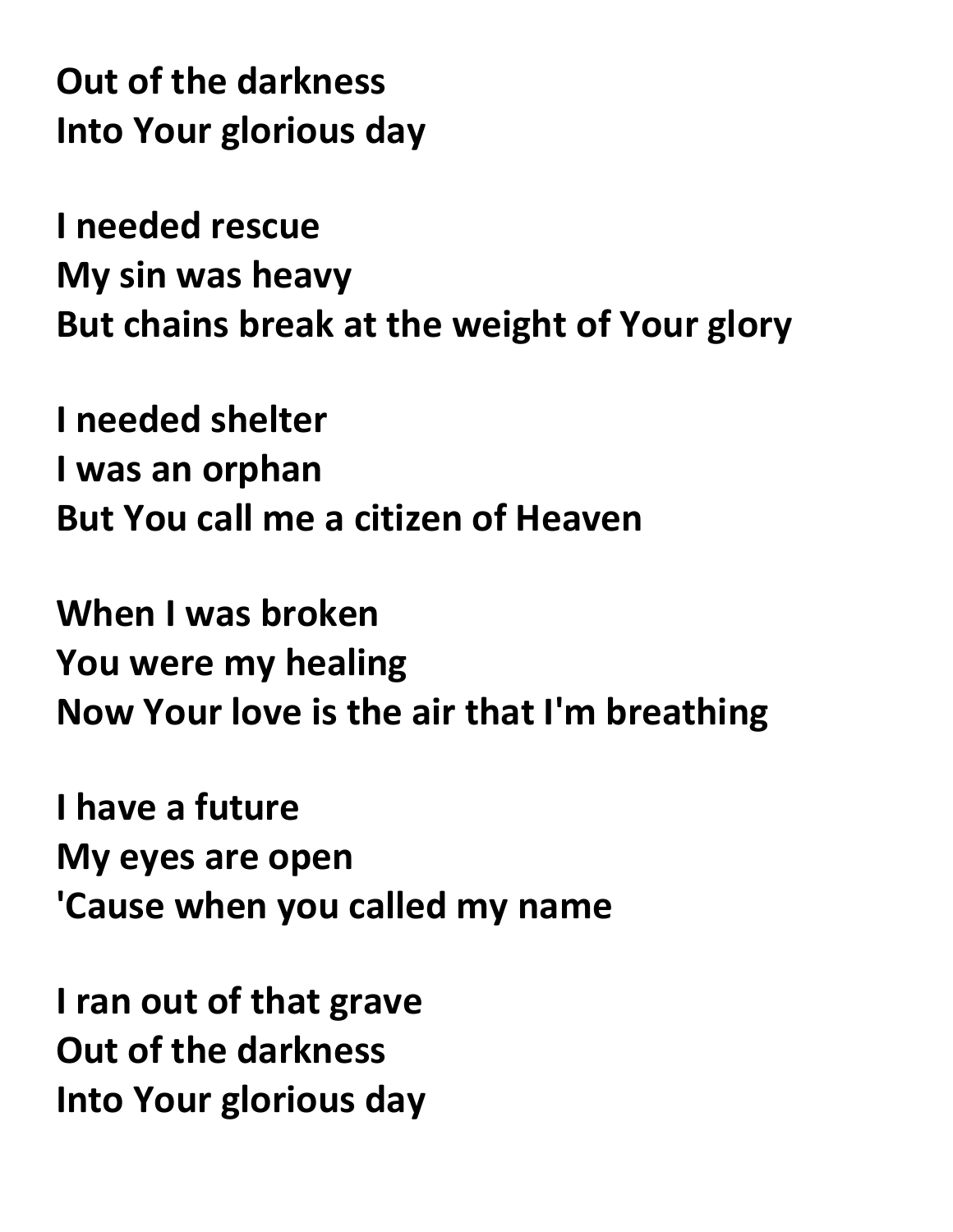You called my name And I ran out of that grave Out of the darkness Into Your glorious day

#### Forever (We Sing Hallelujah)

The moon and stars they wept The morning sun was dead The Savior of the world was fallen His body on the cross His blood poured out for us The weight of every curse upon Him

One final breath He gave As heaven looked away The Son of God was laid in darkness A battle in the grave The war on death was waged The power of hell forever broken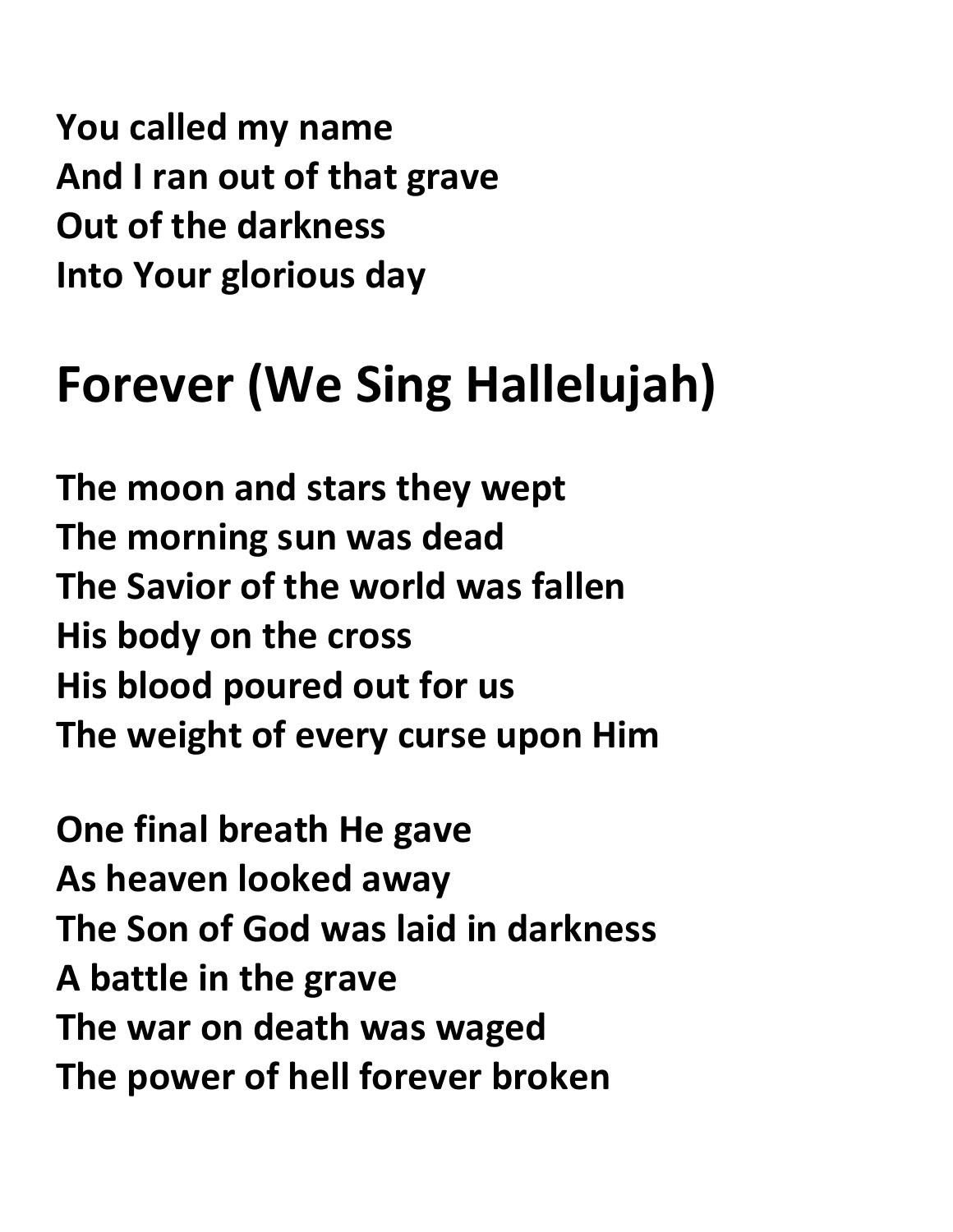The ground began to shake The stone was rolled away His perfect love could not be overcome Now death, where is your sting? Our resurrected King has rendered you defeated

Forever He is glorified Forever He is lifted high Forever He is risen He is alive , He is alive

The ground began to shake The stone was rolled away His perfect love could not be overcome Now death, where is your sting? Our resurrected King has rendered you defeated

Forever He is glorified Forever He is lifted high Forever He is risen He is alive , He is alive

We sing hallelujah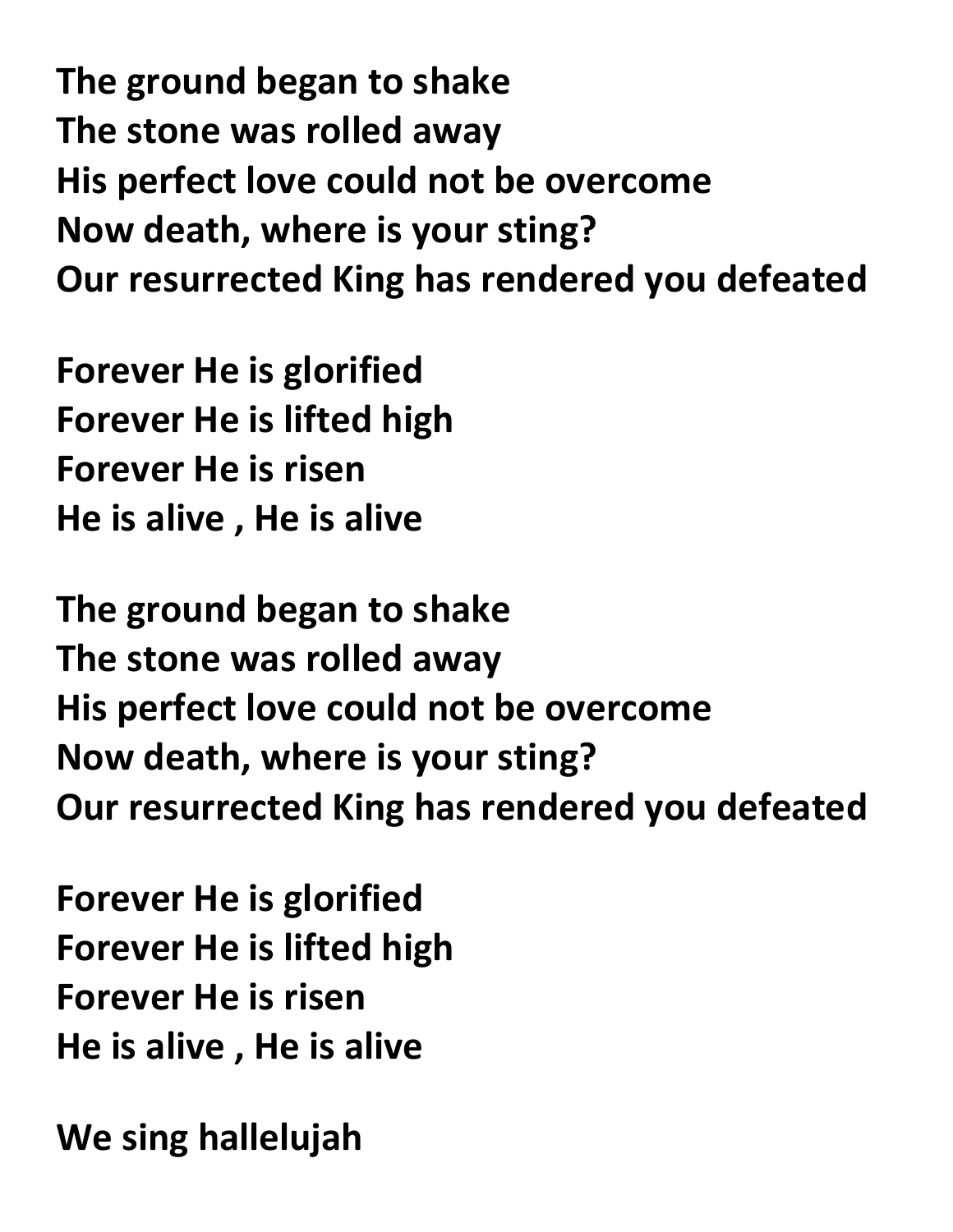We sing hallelujah We sing hallelujah The Lamb has overcome

We sing hallelujah We sing hallelujah We sing hallelujah The Lamb has overcome

We sing hallelujah We sing hallelujah We sing hallelujah

Forever He is glorified Forever He is lifted high Forever He is risen He is alive , He is alive

Forever He is glorified Forever He is lifted high Forever He is risen He is alive and He is alive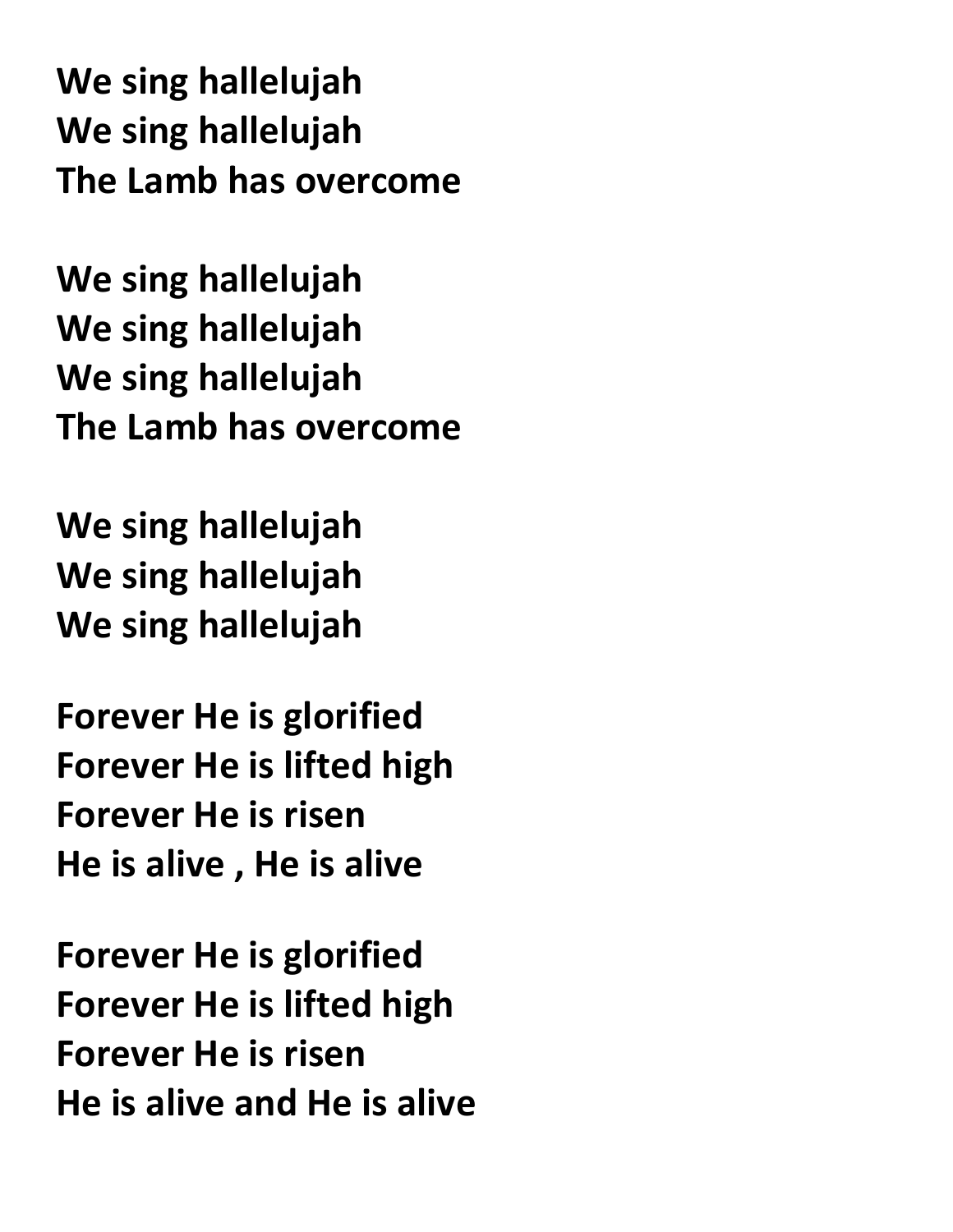# **Say The Word**

Say the word and there is light Say the word and dead bones rise Every start and end hangs on Your voice For Your Word never returns void

Written in a billion skies Speaking to this heart of mine All that I am with all creation Hanging on every word that You've spoken

It will not be shaken Clinging for life to all Your promises Hanging on every word that You say It will remain and my soul will hang on every word you say

Word made flesh You wrote in grace Promise kept through cross and grave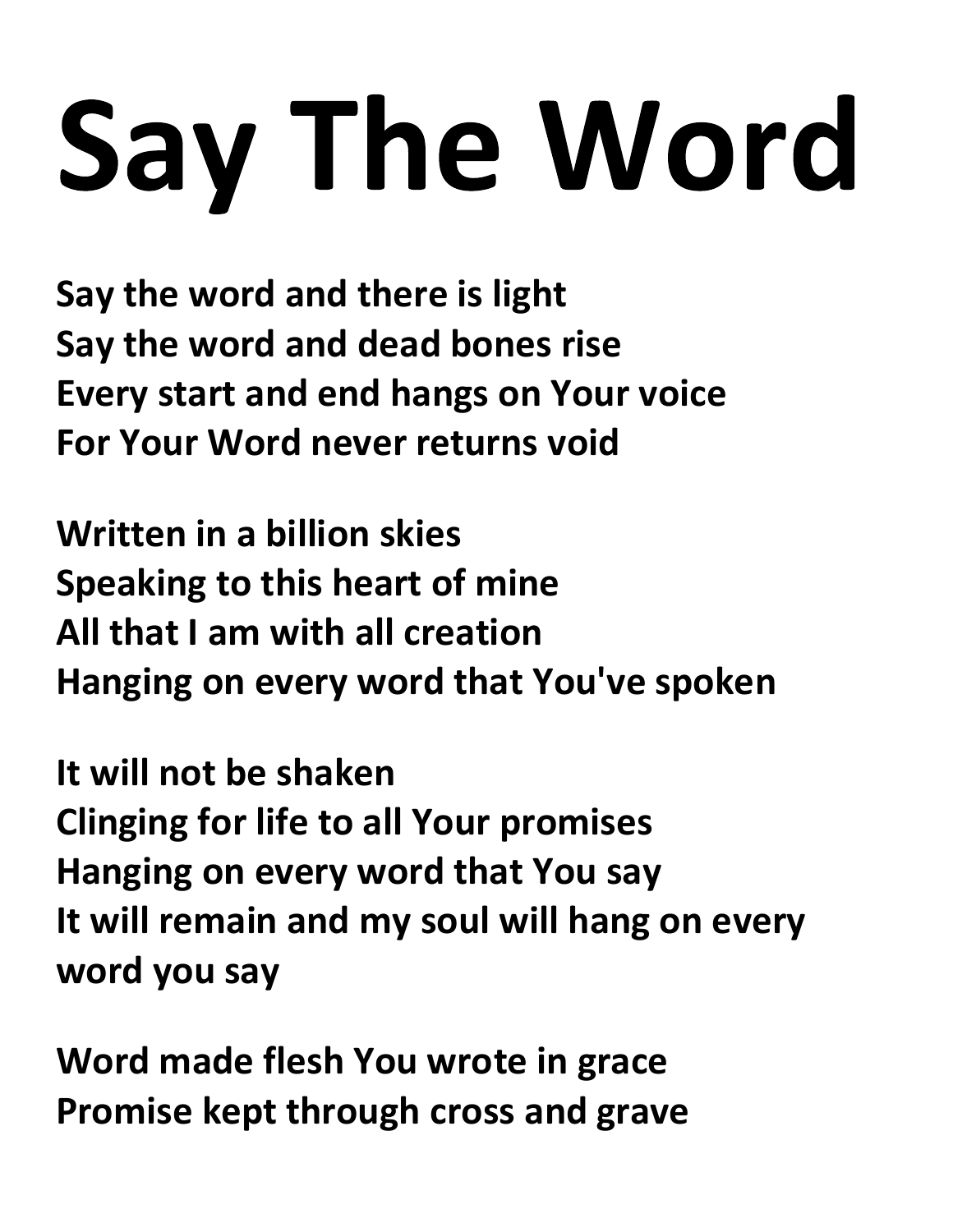Over words of stone you spelled out love And when you say it is done it is done

Written in a billion skies Speaking to this heart of mine All that I am with all creation Hanging on every word that You've spoken

It will not be shaken Clinging for life to all Your promises Hanging on every word that You've

Written in a billion skies Speaking to this heart of mine All that I am with all creation Hanging on every word that You've spoken

It will not be shaken Clinging for life to all Your promises Hanging on every word that You say

It will remain and my soul will hang on every word you say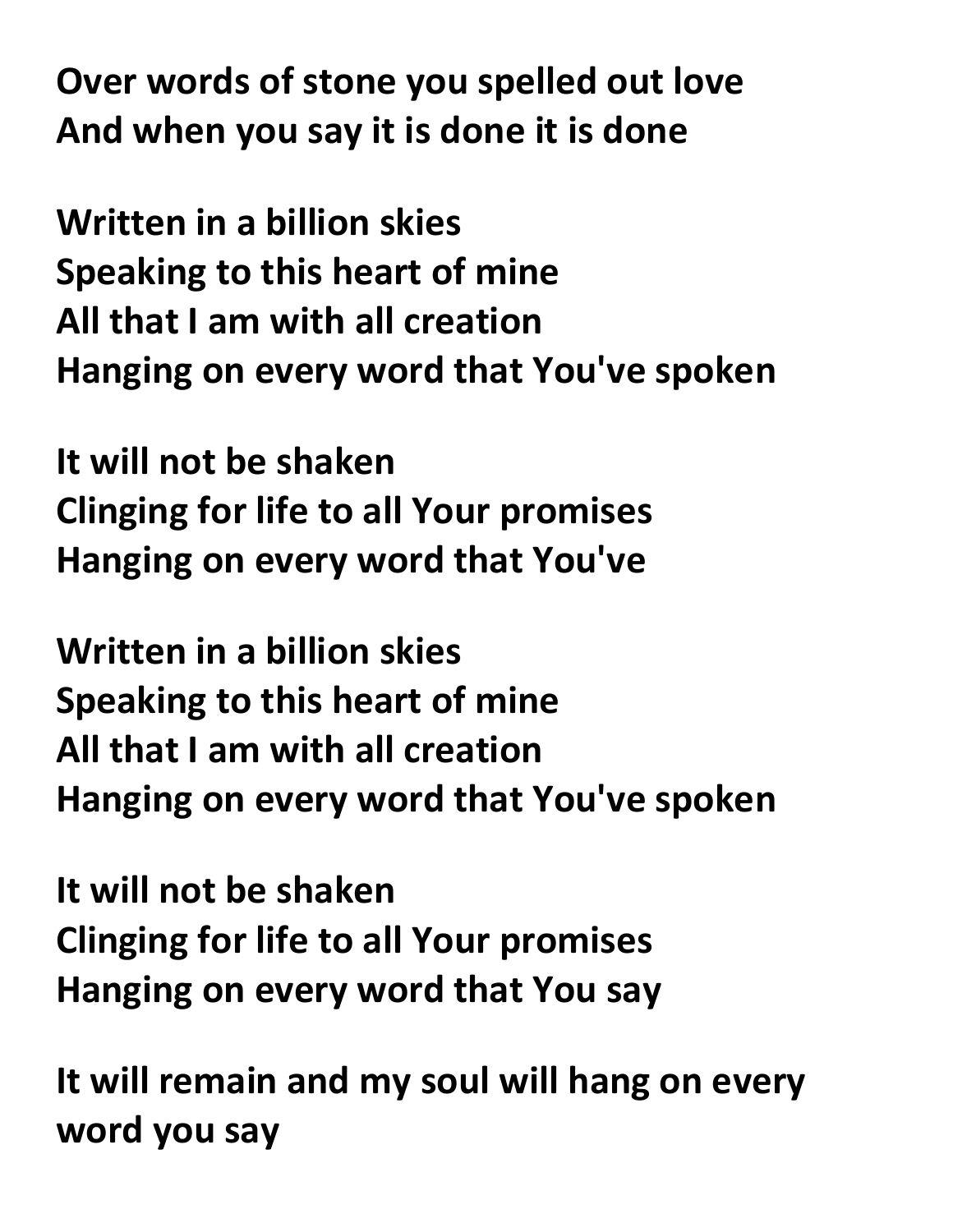'Cause I know Your Word will never ever fail And my soul will hang on every word You say

## Because He Lives

God sent His son, they called Him Jesus He came to love, heal and forgive He lived and died to buy my pardon An empty grave is there to prove my savior lives

Because He lives, I can face tomorrow Because He lives, all fear is gone Because I know He holds the future And life is worth the living, just because He lives

How sweet to hold a newborn baby And feel the pride and joy He gives But greater still the calm assurance This child can face uncertain day, because He lives